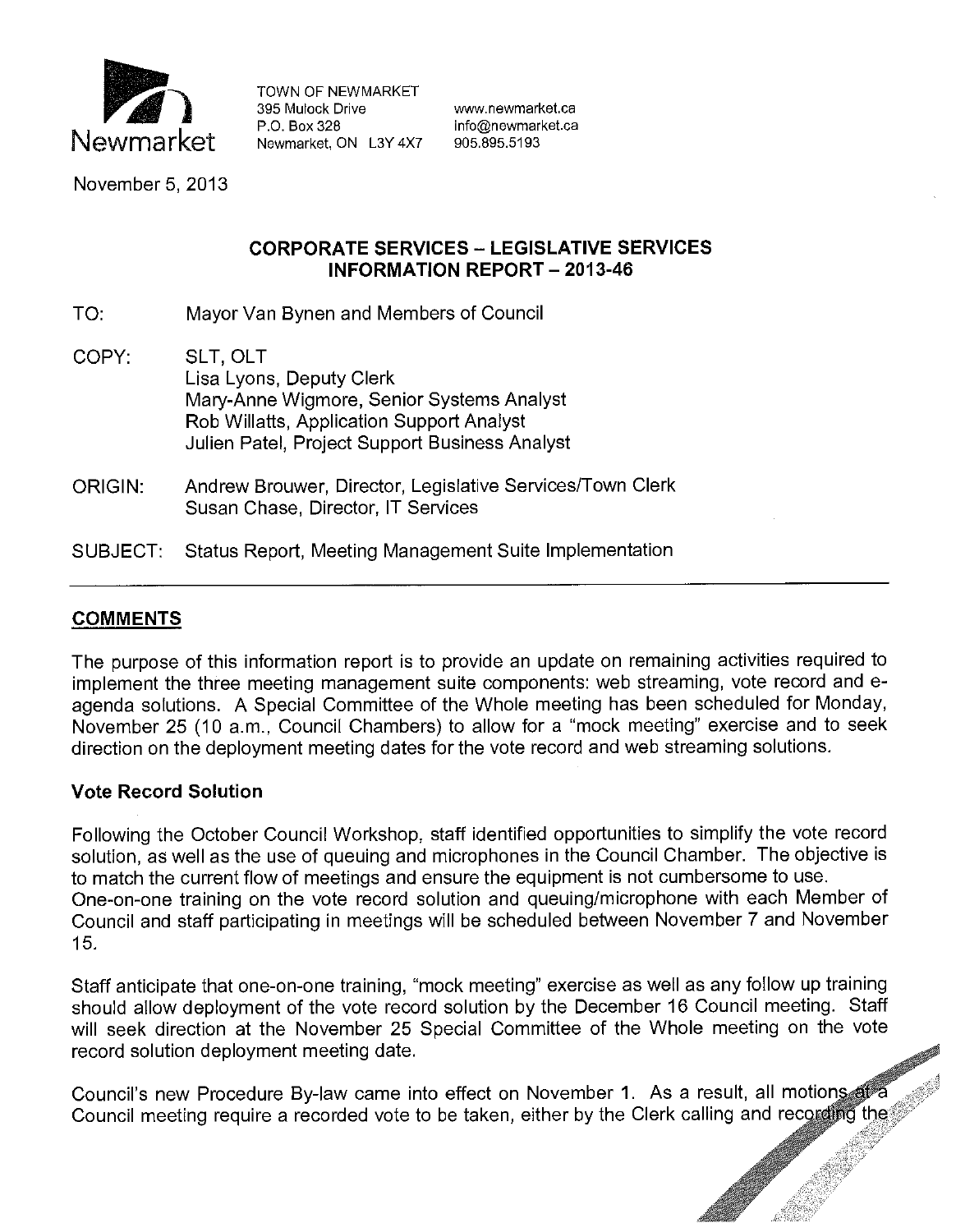names and votes of each Member or by electronic means (i.e., the vote record solution). Staff recognizes that it may become cumbersome to require a recorded vote on all motions at Council until the vote record solution is deployed. Council may wish to waive the Procedure By-law at the November 12 (and if required December 2) Council meetings to provide that the Clerk call and record the names and votes of each Member upon request of a Member. This can be determined and considered as a matter of housekeeping at the beginning of each Council meeting.

## **Web Streaming Solution**

Staff are completing the design of the webpage where live streamed video feeds and archived Council and Committee of the Whole meeting video clips will be accessed. The same webpage will provide access to agendas and minutes allowing webpage visitors to review agenda materials and minutes and watch live or archived video clips of the associated Council and Committee of the Whole meetings. Agenda and minute documents will be fully key word searchable and allow for search parameters to be set such as dates and type of meeting. The webpage will comply with the Town's web design standards, which includes a requirement to meet WCAG3 standards for accessible website design.

The webpage is intended to be a "dashboard" for accessing and learning how to participate in the public decision making process. Over time, enhancements to the webpage will be made to ensure continued relevance, ease of access and navigation.

The web streaming solution can be deployed separately from the vote record solution. There are no additional costs or work involved in making the vote record solution active at a later date. Therefore, staff will seek direction at the November 25 Special Committee of the Whole meeting to determine the web streaming solution meeting deployment date. Staff advise that technically, deployment can be as early as the November 25 Committee of the Whole (1 :30 p.m.). This would provide for a soft launch which is ideal to ensure any technical issues are resolved in advance of broader communication to the public and media, which will follow.

### **E-agenda Solution**

Substantial work has been undertaken internally to implement the e-agenda solution which serves as the "backbone" for the video streaming and vote record solutions. Hard copies of Council and Committee of the Whole agendas are currently being produced using the e-agenda solution. As Council is aware, addendum (added) items are integrated into the regular agenda, for ease of flow. Staff are addressing how addendum (added) items can be integrated into the regular agenda without the requirement to re-print the entire agenda. Use of select laptop or tablet type devices would eliminate this concern as Member annotations made to the regular agenda file can be synched to the agenda file with addendum (added) items. As previously indicated, staff will seek direction from Council at a later date with regard to deployment or use of devices for this purpose, which will include records management and Municipal Freedom of Information and Protection of Privacy Act considerations for Members.

As well, further work is required to integrate the use of a work flow tool, which allows for staff reports to be created, circulated for comments/internal approvals and automatically assembled saving time and reducing costs. The work flow tool will be rolled out incrementally in each Commission, starting with the Corporate Services Commission.